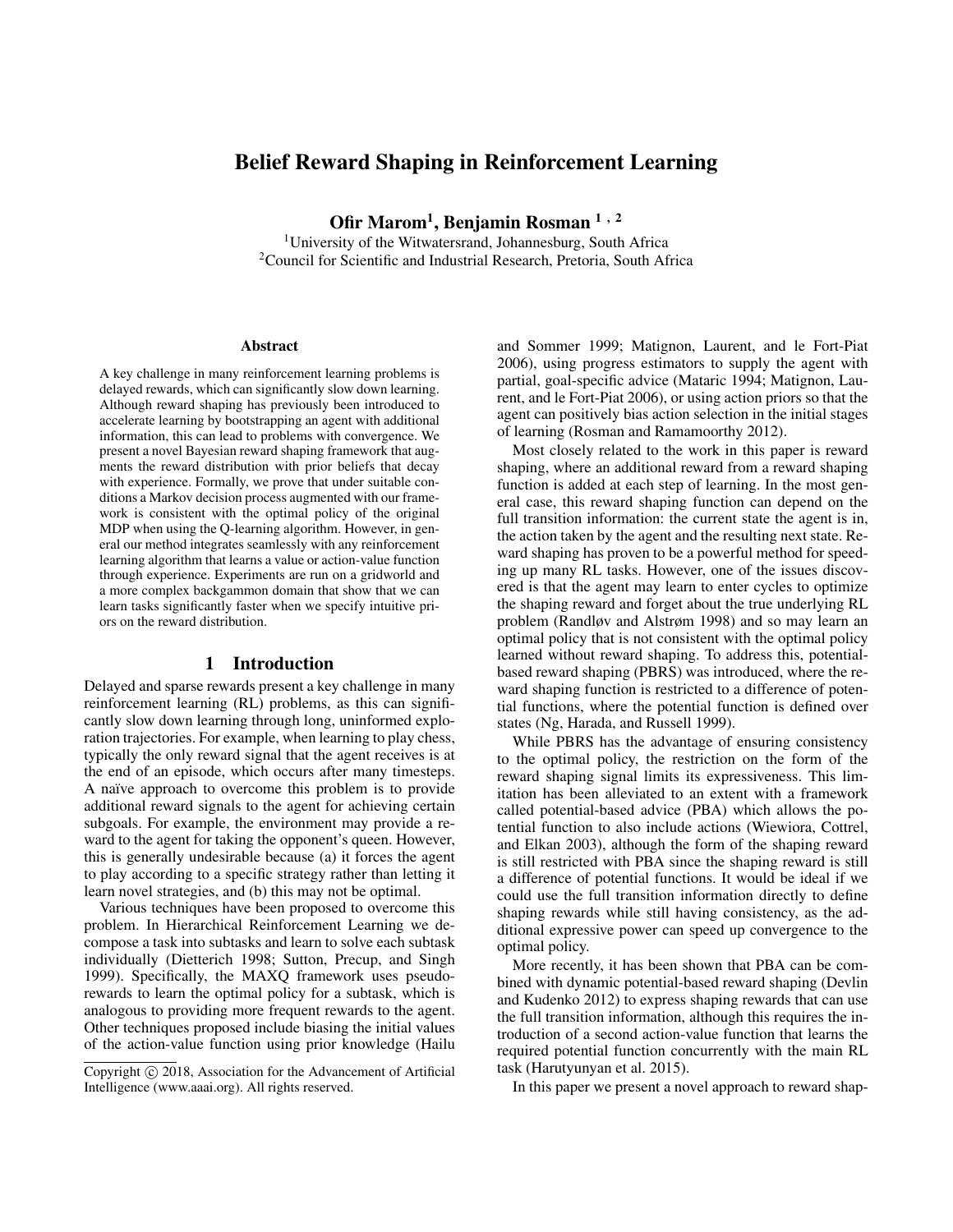ing using a Bayesian framework, which we call belief reward shaping (BRS). BRS allows us to use the full transition information to provide shaping rewards directly, without having to learn it through interactions with the environment.

The major departure between BRS and standard RL is that we argue that rewards should not come only from an environment but should also incorporate prior beliefs. Some authors have addressed the need to define different types of rewards when solving an RL problem. For example, RL tasks where an agent received both intrinsic and extrinsic rewards have been introduced (Singh, Barto, and Chentanez 2004). Furthermore, in this view, the reward that an agent receives is considered to come from an internal critic that provides a primary reward to an agent, which may not come solely from the external environment sensation.

We update this view slightly in this paper to account for beliefs. Specifically, in our view the critic still receives a sensation from the environment. Now though, the sensation updates the critic's belief system and only thereafter the critic provides a reward (which we call a belief reward) to the agent that is an integration of the critic's prior beliefs and the current sensation. Whereas in traditional reward shaping methods the shaping reward is augmented to the environment reward distribution through the addition of a shaping function, in our framework we augment the shaping reward through a prior distribution on the environment reward distribution itself. These prior beliefs can be provided to the critic as a form of intuition or advice for the new task. Figure 1 illustrates our view.



Figure 1: Agent / environment relationship with BRS.

# 2 Preliminaries

# 2.1 Standard Reinforcement Learning Framework

We restrict our attention to RL problems that can be represented as a discrete-time, finite-state and finite-action Markov decision process (MDP) whose reward distributions have finite variance. Such an MDP is defined by a tuple

 $M = (S, A, P, R, \gamma)$ , where S is a finite set of states, and A is a finite set of all actions, while  $A<sub>s</sub>$  is the actions available in state s.  $P : S \times A \times S \rightarrow [0, 1]$  are the transition probabilities for transitioning to state  $s'$  conditional on the agent being in state s and taking action a.  $R : S \times A \times S \rightarrow \mathbb{R}$  is the (stationary) reward distribution that governs the reward signal when in state  $s$ , taking action  $a$  and moving to state  $s'$ . In most RL problems R is a deterministic function. However, for our formalisation we use the more general case and treat it as a distribution. In section 3 we show that we can treat deterministic reward functions as a special case using degenerate distributions.  $\gamma \in [0, 1]$  is a discount rate.

A policy is defined by  $\pi : S \times A \rightarrow [0, 1]$  and represents the probability of taking action  $a$  conditional on being in state s. The goal of an RL agent is to find an optimal policy,  $\pi_*$ , that maximises the expected future discounted rewards. Given a fixed policy,  $\pi$ , we can define the action-value function for  $n \geq 0$  as

$$
Q_{\pi}(s, a) = \mathbf{E}_{\pi} \left[ \sum_{k=0}^{\infty} \gamma^k R_{n+k+1} | S_n = s, A_n = a \right],
$$

where  $n$  is an index over time steps. This represents the expected discounted future rewards of following the policy  $\pi$  given that the agent is currently in state s and takes action a. The optimal action-value function is defined by  $Q_*(s, a) = \sup_{\pi} Q_{\pi}(s, a)$  for all  $s \in S$  and  $a \in A_s$ . Given  $Q_*$  we can derive the action to take in state s under  $\pi_*$  by choosing  $argmax_{a \in A_s} Q_*(s, a)$ . Note that in the undiscounted case ( $\gamma = 1$ ) we assume that S contains a self-transitioning absorbing state that emits a reward of zero and further that for any policy and any starting state we will reach this absorbing state with probability 1.

In most practical RL applications, R and P are not known. This has led to a collection of algorithms that learn the optimal action-value function of an MDP from experience. As we further elaborate in section 3 BRS can integrate with any such algorithm by replacing the observed environment reward with a belief reward that, under suitable conditions, converges to the environment reward in the limit.

## 2.2 Reinforcement Learning with Reward Shaping

With reward shaping, the agent is provided with additional shaping rewards that come from a deterministic function,  $F: S \times A \times S \rightarrow \mathbb{R}$ . However, there is no guarantee that an MDP with arbitrary reward shaping will have an optimal policy that is consistent with the original MDP. Potentialbased reward shaping (PBRS) addresses this problem by restricting the shaping reward function to  $F(s, a, s') =$  $\gamma \Phi(s') - \Phi(s)$  where  $\Phi$  is an arbitrary function called a potential function (Ng, Harada, and Russell 1999). Using PBRS is a necessary and sufficient condition for the original MDP and the MDP with reward shaping to have consistent optimal policies.

One of the limitations of PBRS is that the potential function depends only on the state. However, PBRS has been extended by potential-based advice (PBA) to include actions in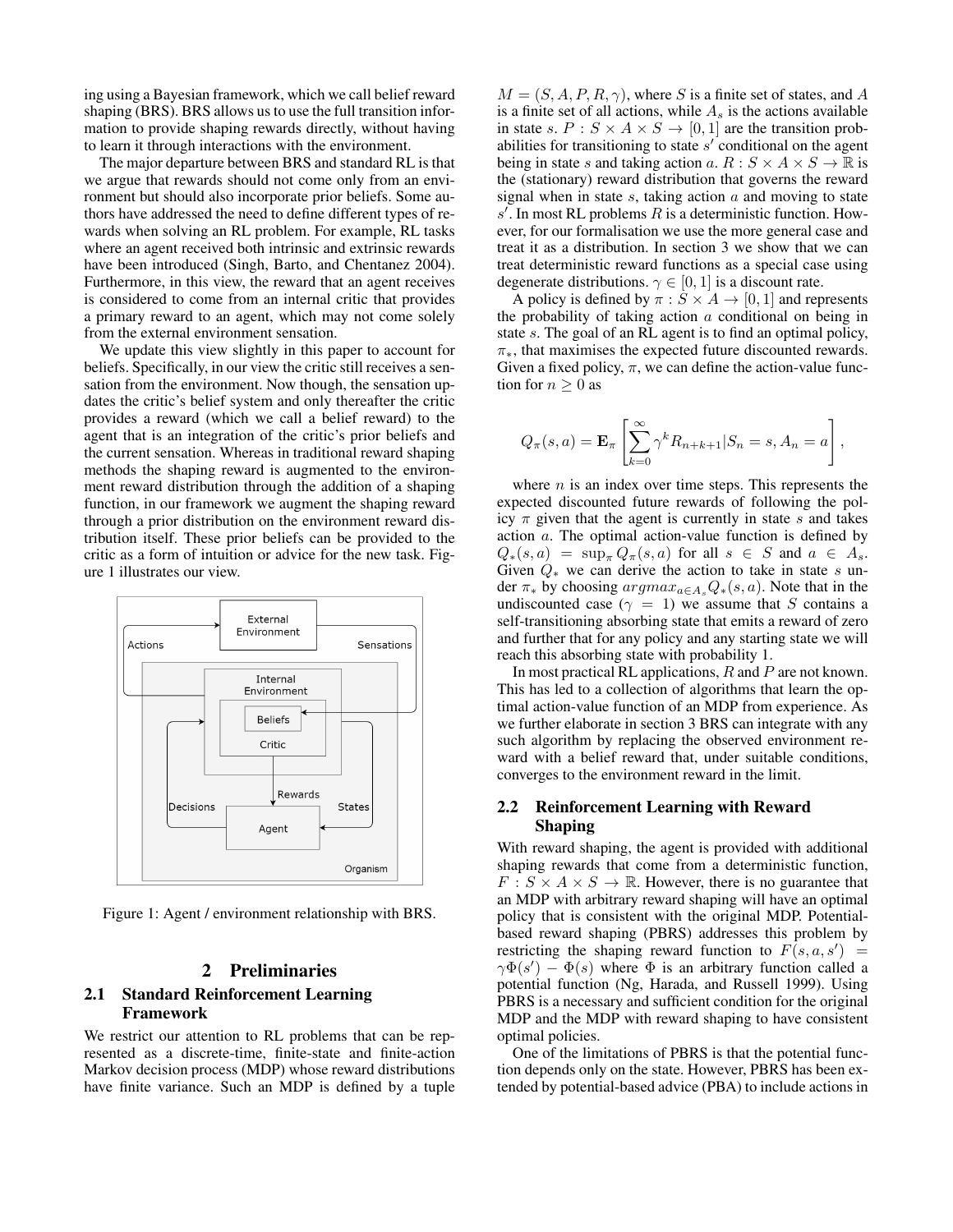the potential function (Wiewiora, Cottrel, and Elkan 2003). In this framework we still have consistency, however there is an additional dependency of the potential function on the policy being followed that needs to be incorporated. With PBA we have look-ahead advice defined as  $F(s, a, s', a') =$  $\gamma \Phi(s', a') - \Phi(s, a)$  where we now choose the action, a, under a policy  $\pi$  as  $\sup_{a \in A_s} (Q_{\pi}(s, a) + \Phi(s, a)).$ 

# 3 Belief Reward Shaping

#### 3.1 Framework

Our departure point from standard RL is that we allow for prior beliefs to be augmented onto  $R$ . We hereafter refer to the standard RL reward as the "environment reward" and the reward that the critic gives the agent as the "belief reward".

We define a transition by the tuple  $(s, a, s')$  where s is the source state,  $a$  is the action taken when in  $s$ , and  $s'$  is the destination state, and denote by T the set of all possible transitions in the MDP. We denote by  $D_n^{\tau}$  the history of environment rewards received by the critic for the transition  $\tau \in T$  up to and including time *n*. For each  $\tau$  the (unknown) environment reward distribution is given by  $p^{\tau}(r)$ . We make the following assumptions in our framework:

- For each  $\tau$  the critic hypothesises some models of the environment reward distribution,  $F^{\tau} = \{ \hat{p}^{\tau}(r|h) : h \in$  $\mathcal{H}^{\tau}$ , where  $\mathcal{H}^{\tau}$  denotes the hypothesis space for transition  $\tau$ . The  $\hat{ }$  notation indicates that  $\hat{p}^{\tau}$  is an hypothesis for the true environment reward distribution.
- For each  $\tau$  and at every  $n \geq 0$  the critic knows its prior beliefs represented as a distribution over  $\mathcal{H}^{\tau}$ ,  $q^{\tau}(h|D_{n-1}^{\tau})$ .
- The environment reward received by the critic at time  $n$ after  $\tau$  is identically and independently distributed (iid) from the previous environment rewards received in  $\tau$ ,  $D_{n-1}^{\tau}$ .

The intuition behind our framework follows Bayesian reasoning. Each  $\hat{p}^{\tau}(.|h) \in F^{\tau}$  is a possible reward distribution that may be representative of the true environment reward distribution. The critic's belief over possible reward distributions is captured by a prior distribution  $q^{\tau}(h|D_{n-1}^{\tau})$  which depends on the environment rewards the critic has observed so far. Before we start learning the RL task,  $q^{\tau}$  represents the critic's beliefs without having seen any environment rewards, therefore at this point the distribution is influenced only by prior knowledge.

This knowledge may bias certain transitions and hence shape the behaviour of the agent. During learning each time the agent visits transition  $\tau$ , data is collected from the environment and the critic refines its beliefs over the possible reward distributions and gets closer to the environment reward distribution.

We now formalise this intuition mathematically. At time n, the agent passes through a transition  $\tau$ , and the critic receives some environment reward  $r_n$ . The critic updates its beliefs using Bayes' rule, *posterior*  $\propto$  *likelihood*  $\times$  *prior*, as

$$
q^{\tau}(h|D_n^{\tau}) \propto \hat{p}^{\tau}(r_n|h)q^{\tau}(h|D_{n-1}^{\tau}). \tag{1}
$$

The maximum a posteriori (MAP) estimate,  $h_{MAP}^{\tau}$  =  $argmax_{h \in \mathcal{H}^{\tau}} q^{\tau}(h|\tilde{D}_{n}^{\tau})$  is derived. Lastly, the critic generates an unbiased estimate,  $\hat{\mu}_n^B$ , of  $\mathbf{E}_{\hat{p}^{\tau}(r|h_{MAP}^{\tau})}[R]$ , the expected value of  $\hat{p}^{\tau}(r|h_{MAP}^{\tau})$ , and provides this belief reward to the agent.

In practice, if  $\hat{p}^{\tau}(r|h_{MAP}^{\tau})$  is known in closed form we can compute the mean of the distribution directly, otherwise we may sample observations from the distribution and use the sample mean as an unbiased estimate of the true mean.

By convention we define  $q^{\tau}(h|D^{\tau}_{-1}) = q^{\tau}(h)$ , that is the prior distribution with no evidence. We note that because of the data invariance property of Bayes' rule, together with our iid assumption, the procedure described only requires us to keep track of  $q^{\tau}(h|D_{n-1}^{\tau})$  for all  $\tau \in \mathcal{T}$  at time n and not the full histories,  $D_{n-1}^{\tau}$ .

To illustrate how BRS can augment existing RL algorithms, the well-known Q-learning algorithm for episodic tasks with BRS is shown in algorithm 1 (we introduce  $\alpha(s, a)$  in step 11 which is a step-size parameter that influences the rate of learning).

The framework proposed in this section extends naturally to the case where functional approximations are used to represent the action-value function. For example, in algorithm 1 we would use the same procedure except for step 11, where we would update the parameters of the function using  $\hat{\mu}_n^B$ , whereas in standard RL we would have used  $r_n$ .

| <b>Algorithm 1:</b> Q-learning algorithm augmented with |  |  |
|---------------------------------------------------------|--|--|
| BRS for episodic tasks.                                 |  |  |

| 1 Initialise $Q(s, a)$ for all $s \in S$ and $a \in A_s$ and define                                  |
|------------------------------------------------------------------------------------------------------|
| $Q(s, a) = 0$ if s is terminal                                                                       |
| 2 For each $\tau \in T$ select $F^{\tau} = \{ \hat{p}^{\tau}(r h) : h \in \mathcal{H}^{\tau} \}$ and |
| $q^{\tau}(h)$                                                                                        |
| 3 foreach episode do                                                                                 |
| $4$   Initialise s                                                                                   |

| 5 |  |  |  |  | while s is not terminal do |  |
|---|--|--|--|--|----------------------------|--|
|---|--|--|--|--|----------------------------|--|

- 6 Choose a from  $A_s$  using policy from Q
- $7 \mid$  Take action a. Observe next state s' and environment reward r
- **8** Update  $q^{\tau}(h|D^{\tau})$  using equation 1
- 9 Compute  $h_{MAP}^{\tau}$  from  $q^{\tau}(h|D^{\tau})$

| 10 | Generate an unbiased estimate, $\hat{\mu}^B$ , of      |
|----|--------------------------------------------------------|
|    | $\mathbf{E}_{\hat{p}^{\tau}(r h_{MAP}^{\tau})}[R]$     |
| 11 | $Q(s,a) \leftarrow Q(s,a) + \alpha(s,a)[\hat{\mu}^B +$ |
|    | $\gamma \sup_{b \in A_{s'}} Q(s', b) - Q(s, a)]$       |
| 12 | $s \leftarrow s'$                                      |
| 13 | end                                                    |
| 14 |                                                        |

In many RL problems the environment rewards are known to be deterministic. We can adopt this into the BRS framework by using degenerate distributions. Suppose the environment reward for  $\tau$  is a constant  $\mu$ . Define  $p^{\tau}(r)$  =  $\mathcal{N}(\mu, \sigma^2)$  where  $\sigma > 0$ . We impose a conjugate normal prior on  $\mu$ ,  $q^{\tau}(\mu) = \mathcal{N}(\mu_0, \frac{\sigma^2}{\lambda})$  $\frac{\partial^2}{\partial \lambda}$ ) where  $\lambda > 0$ . Applying Bayes' rule to compute  $q^{\tau}(\mu|r_1 = \mu, r_2 = \mu, ..., r_n = \mu)$  and let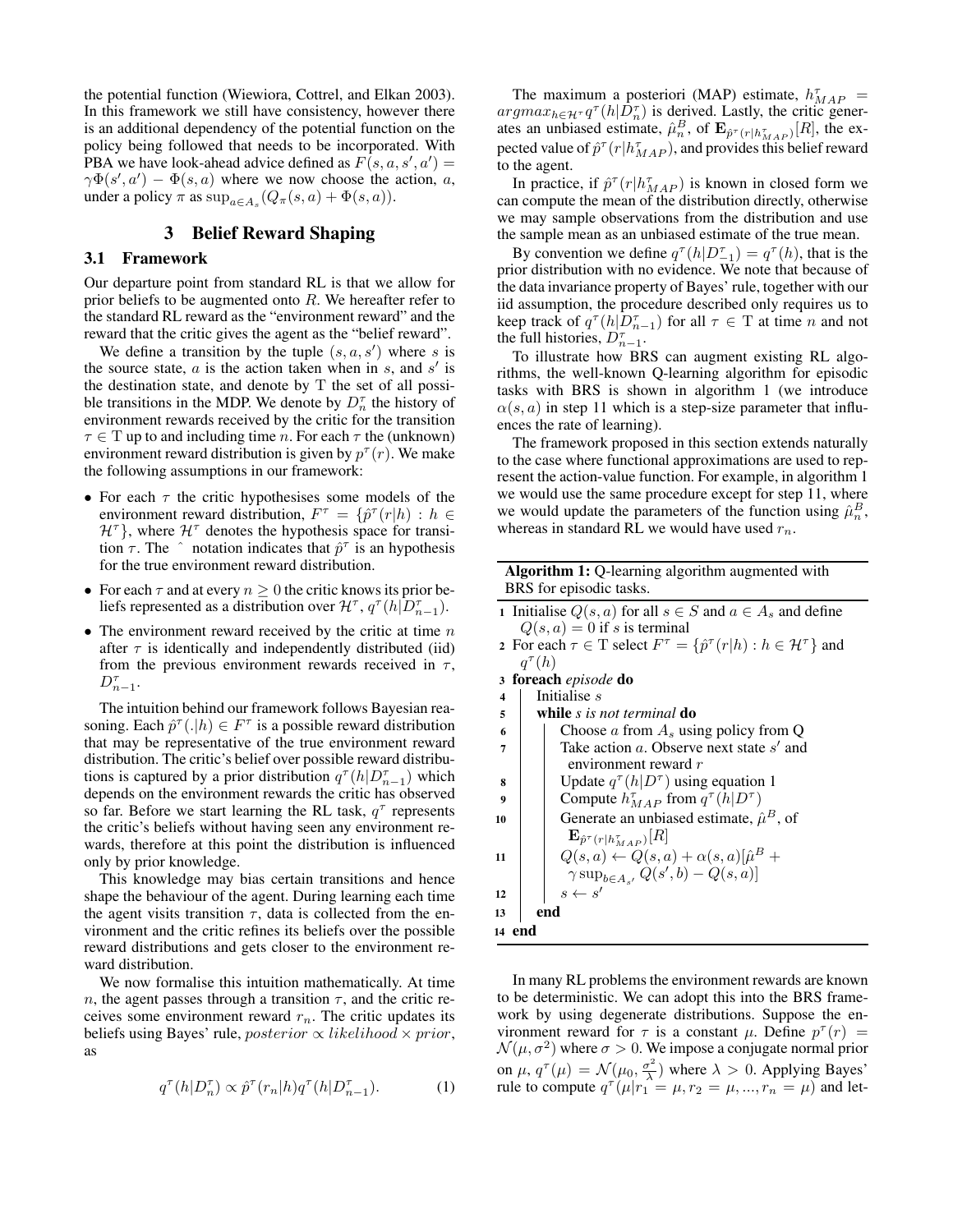ting  $\sigma \to 0$  converges to a degenerate distribution with point mass at

$$
\frac{\lambda}{\lambda + n}\mu_0 + \frac{n}{\lambda + n}\mu.
$$
 (2)

The parameter  $\lambda$  is the pseudo-count for the prior mean and controls the rate at which the critic shifts from the prior mean to the true environment reward.

In the deterministic reward setting one may consider an analogous procedure using traditional reward shaping methods, whereby we define some reward shaping function  $F$ and multiply it by a decay parameter so as to ensure that the product converges to 0 in the limit. BRS is more general however as it extends naturally to cases where the environment reward is a distribution and it may be advantageous to set prior beliefs on the various parameters of the distribution.

#### 3.2 Theoretical Results

In this section we prove that under suitable conditions Qlearning augmented with BRS has an optimal policy that is consistent with the original MDP.

**Theorem 1.** *Let*  $M = (S, A, P, R, \gamma)$  *be an MDP and* T *the set of all possible transitions,*  $(s, a, s')$ *, in M. Suppose that for each*  $\tau \in T$  *we have a set of hypothesised models for the environment reward distribution,*  $F^{\tau} = \{ \hat{p}^{\tau}(r|h) : h \in$  $H^{\tau}$ *}, where*  $H^{\tau}$  *denotes the hypothesis space for transition* τ *and further we have a prior distribution over the hypothesis space,*  $q^{\tau}(h)$ *. Suppose further that*  $p^{\tau}(r) \in F^{\tau}$  where  $p^{\tau}(r)$  is the true environment reward distribution. Then the *Q-learning algorithm augmented with BRS described in figure 1 is consistent with the optimal policy of* M *provided that:*

- *The technical conditions required for Q-learning convergence to the optimal action-value function hold in M.* Most notably,  $\sum_{n=0}^{\infty} \alpha_n(s, a) = \infty$  and in M. Most notably,  $\sum_{n=0}^{\infty} \alpha_n(s, a) = \infty$  and  $\sum_{n=0}^{\infty} \alpha_n(s, a)^2 < \infty$  for all  $(s, a) \in S \times A$ *. For full details of conditions see (Jaakkola, Jordan, and Singh 1994).*
- *For each*  $\tau \in T$  *the environment rewards received by the critic are iid.*
- *The technical conditions required for the MAP estimate of the posterior distribution to be consistent with the correct hypotheses hold for each*  $\tau \in T$ *. Most notably that the likelihood is a continuous function of the hypothesis space and that the correct hypothesis is not on the boundary of the hypothesis space. For full details of conditions see (Gelman et al. 1995).*

*Proof.* We have assumed that  $p^{\tau}(r) \in F^{\tau}$  and that the technical conditions required for the MAP estimate of the posterior distribution to be consistent with the correct hypothesis hold for all  $\tau \in$  T. Therefore, by Bayesian asymptotic consistency,  $\lim_{n\to\infty} \hat{p}^{\tau}(r|h_{n,MAP}^{\tau}) = p^{\tau}(r)$  for all r in the support of the distribution  $p^{\tau}(r)$ . Equivalently for  $\epsilon > 0$ , there exists some integer N such that for all  $n > N$ ,  $|\hat{p}^{\tau}(r|h_{n,MAP}^{\tau}) - p^{\tau}(r)| < \epsilon$  for all r in the support of the distribution  $p^{\tau}(r)$ . The conditions for Q-learning convergence are assumed to hold in M. Therefore

$$
\sum_{n=0}^{\infty} \alpha_n(s, a) = \infty \quad \text{and} \quad \sum_{n=0}^{\infty} \alpha_n(s, a)^2 < \infty \quad (3)
$$

for all  $(s, a) \in S \times A$ . Equation 3 implies that  $\alpha_n(s, a)$  is finite for all  $(s, a) \in S \times A$  and all  $n \geq 0$ . We can rewrite equation 3 as

$$
\sum_{n=0}^{N} \alpha_n(s, a) + \sum_{n=N+1}^{\infty} \alpha_n(s, a) = \infty \text{ and}
$$
  

$$
\sum_{n=0}^{N} \alpha_n(s, a)^2 + \sum_{n=N+1}^{\infty} \alpha_n(s, a)^2 < \infty
$$
 (4)

for all  $(s, a) \in S \times A$ . The left summations in equation 4 are finite because they are finite summations of finite terms. Therefore  $\sum_{n=N+1}^{\infty} \alpha_n(s, a)$  =  $\infty$  and  $\sum_{n=N+1}^{\infty} \alpha_n(s, a)^2 < \infty$  for all  $(s, a) \in S \times A$ . So we have that at  $N + 1$  the conditions required for Qlearning convergence hold while at the same time, the difference between the environment reward distribution and the critic's hypothesised distribution when using the MAP estimate are arbitrarily small.

 $\Box$ 

It is straightforward to show that consistency still holds when only a subset of the transitions are augmented with BRS. Specifically, the only modification required is to define the scope of transitions to be  $T' \subseteq T$  and apply standard Qlearning for all other transitions. This is useful because it may be cumbersome to define prior beliefs on all transitions and we can focus on specific transitions that we believe are important for our learning task.

A natural question to ask is what happens if the assumption that the environment reward distribution is in the critic's hypothesised set of models is false. Unfortunately, in such cases we lose the consistency guarantees of Q-learning with BRS. Nevertheless, we do have a guarantee that the MAP estimate will converge so as to make the hypothesised distribution as close as possible to the true distribution in terms of Kullback-Leibler divergence. For further details on this asymptotic guarantee see (Gelman et al. 1995).

#### 3.3 Belief Clusters

In many real-world applications the state-space is very large. This makes it impractical to define a prior for each transition. However, we can work around this by defining a set of transitions that share some common structure. This is a form of state abstraction within the BRS framework.

Formally, we define a belief cluster as any subset,  $T' \subseteq T$ , where the intersection of the hypothesised models induced by T' is not empty. That is  $F^{\mathbf{T}'} = \bigcap_{\tau \in \mathbf{T}'} F^{\tau} \neq \emptyset$ . The critic may now define a prior on all the models in  $F<sup>T'</sup>$ ,  $q^{T'}(h|D_n^{T'})$ , where the hypothesis space is now  $\bigcap_{\tau \in T'} \mathcal{H}^{\tau}$ and  $D_n^{T'} = \bigcup_{\tau \in T'} D_n^{\tau}$  is the history of environment rewards received by the critic for any transition  $\tau \in T'$ . The critic may now update its beliefs using Bayes' rule,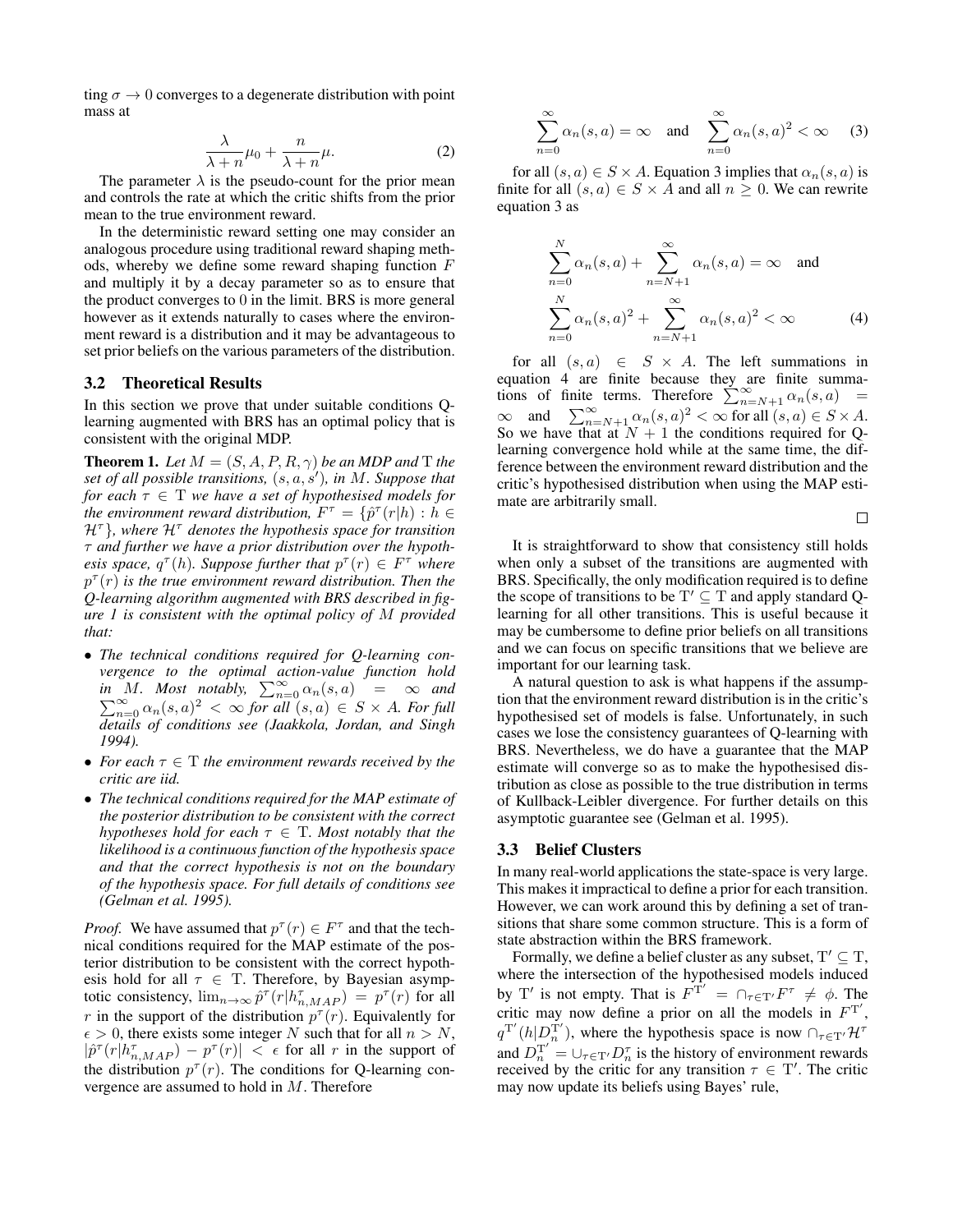$$
q^{\mathrm{T}'}(h|D_n^{\mathrm{T}'}) \propto \hat{p}^{\mathrm{T}'}(r_n|h)q^{\mathrm{T}'}(h|D_{n-1}^{\mathrm{T}'}).
$$
 (5)

It is straightfoward to update theorem 1 and show that if for any  $\tau_1, \tau_2 \in T'$  we have  $p^{\tau_1}(r) \in F^{T'}$  and  $p^{\tau_1}(r) =$  $p^{\tau_2}(r)$  and further, each  $\tau \in \overline{T}$  belongs to exactly one belief cluster then the Q-learning algorithm augmented with belief clusters still has the consistency property. In words, these conditions ensure that all transitions in the belief cluster share the same true environment reward distribution and furthermore that the true environment reward distribution exists in the hypothesis space induced by the belief cluster. If we have that a transition belongs to more than one belief cluster, then we can enhance our framework slightly by allowing the critic to generate multiple belief rewards in each transition, one for each belief cluster that contains the transition, and take the average of these as the final reward given to the agent. Note that theorem 1, where we treat each transition separately, is a special case of belief clusters where we assign each transition to its own belief cluster.

# 4 Experiments

### 4.1 Cliff-Jump Gridworld

The purpose of this experiment is to show that we can obtain better performance with BRS over competing methods because we can use the full transition information directly to provide shaping rewards to the agent. The experiment is conducted on a  $10 \times 10$  gridworld. The agent's task is to get from a fixed start coordinate, (1,1), to a fixed end coordinate, (10,10). In order to achieve this, it needs to jump over a cliff edge so it can get to the side where the end coordinate is located. A jump only succeeds with some probability,  $p_{jump}$ . This domain is inspired from various video games where a player needs to make a difficult jump which they may fail many times, but that is necessary to complete the level.

The state-space is  $(x, y)$ , where x and y represents the agent's current x- and y-coordinates respectively  $(x, y) \in$  $\{1, 2, ..., 10\}$ ). The agent can take the actions up, down, left and right which move the agent in those directions. In addition, there is a jump action. If the jump action is taken when the agent is on the edge of a cliff then the agent is transported to the other side with probability  $p_{jump}$ , otherwise the agent "falls off" the cliff and is transported back to the start coordinate. If the jump action is taken in any other state, the agent remains in the current state. Furthermore, if the agent takes an up or down action that moves it off the cliff then it is also transported back to the start coordinate. Finally, any action that should take the agent off the gridwold leaves the state unchanged. The gridworld is illustrated in figure 2 where the start coordinate is denoted by  $S$ , the end coordinate by E, and the cleft that the agent must jump over is denoted by C (i.e. the cliff edges are at  $y = 2$  and  $y = 4$ ).

The environment rewards are  $-1$  for every step that is non-terminal and 100 for the terminal state. For learning to solve this RL problem we use an  $\epsilon$ -greedy policy that explores random actions with some probability  $\epsilon$  and acts greedily otherwise. We use  $\gamma = 1$ , a constant learning-rate  $\alpha = 0.05$  and  $\epsilon = 0.1$ . We set  $p_{jump} = 0.2$  and apply an early termination criterion of 100 steps per episode.



Figure 2: First domain: cliff-jump gridworld.

We use equation 2 to model the environment rewards as they are deterministic. Let  $d(s, c)$  represent the distance from state s to coordinate  $c = (x, y)$  for some arbitrary distance metric. Specifically, in our experiments we use the Manhattan distance. Intuitively, we want our agent to get to the cliff edge as quickly as possible, take the jump and then get to the end coordinate as quickly as possible. Define  $s.x$  and  $s.y$  to be the x- and y- coordinates in s respectively,  $c_1 = (1, 2)$  (the bottom cliff edge coordinate) and  $c_2 = (10, 10)$  (the end coordinate). Then to encode this advice we first define the following belief clusters:

- $B_1 = \{(s, a, s') \in T : s.y \leq 2, d(s', c_1) < d(s, c_1)\}\$
- $B_2 = \{(s, a, s') \in T : s.y \leq 2, d(s', c_1) \geq d(s, c_1)\}\$
- $B_3 = \{(s, a, s') \in T : d(s, c_1) = 0, a = jump\}$
- $B_4 = \{(s, a, s') \in T : s.y > 2, d(s', c_2) < d(s, c_2)\}\$
- $B_5 = \{(s, a, s') \in \mathcal{T} : s.y > 2, d(s', c_2) \ge d(s, c_2)\}\$

We will set priors on  $B_1$  and  $B_2$  to encourage the agent to get to the edge as quickly as possible, on  $B_3$  to encourage the agent to take a jump at the edge and on  $B_4$  and  $B_5$  to encourage the agent to get to the end coordinate as quickly as possible once it has reached the other side of the cliff. We set a positive prior mean for belief clusters  $B_1$ ,  $B_3$  and  $B_4$  as we want to encourage these transitions and negative prior mean for  $B_2$  and  $B_5$  as we want to discourage these transitions.

We compare our results to PBRS and PBA frameworks. While early work on these methods used negative potential functions for distance-based shaping rewards, recent work has shown that positive potentials may improve performance (Grzes and Kudenko 2009). We conducted experiments with both negative and positive potentials and found positive potentials had better performance in our domain, hence we report these results in the paper.

We note that for our comparisons we have not biased any of the frameworks as they have access to the same level of information and exploit that information to the best of their capabilities. In total we run the following algorithms on this domain:

• QL: standard Q-learning.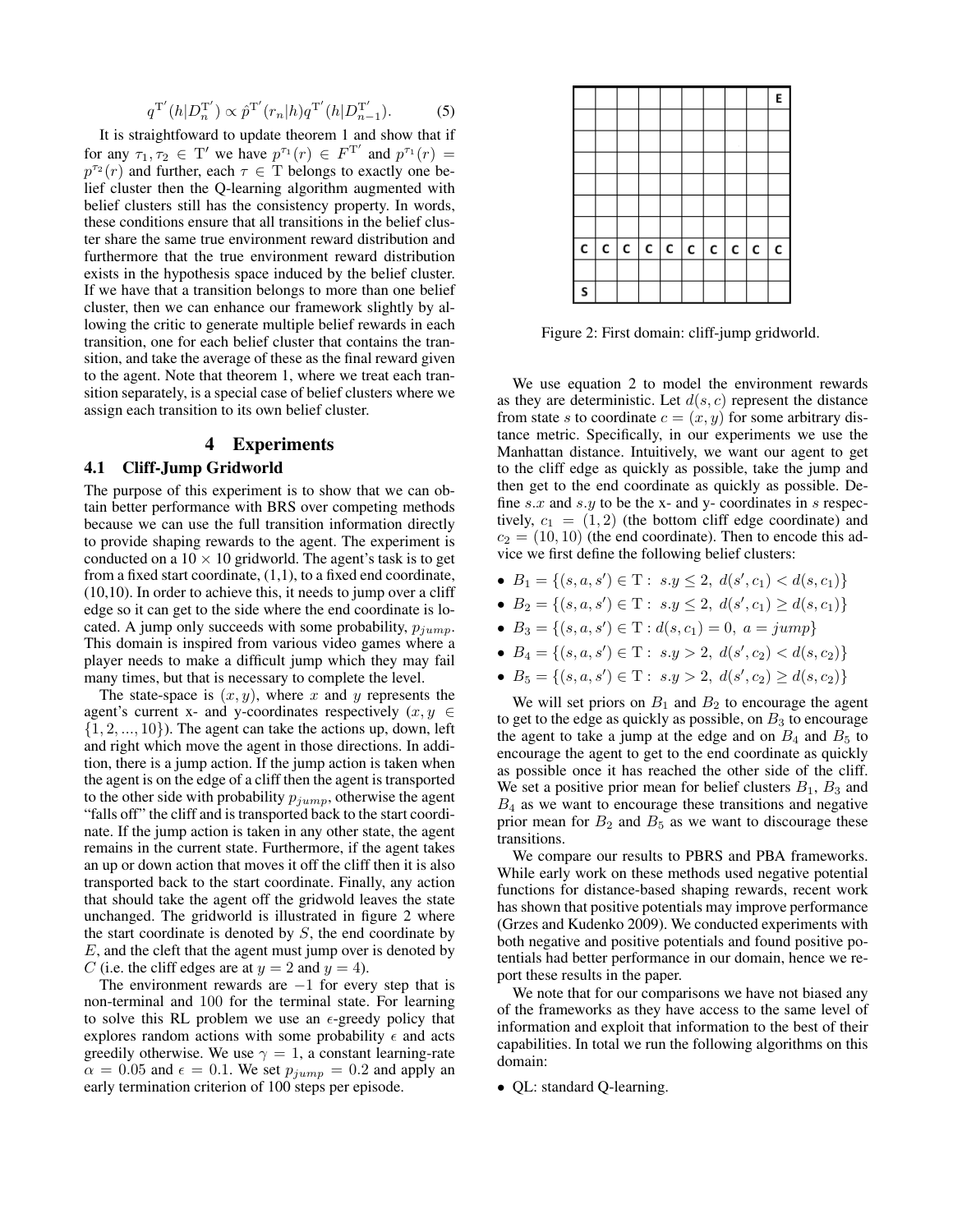- BRS( $\mu_0, \lambda$ ): Q-learning with BRS using belief clusters  $B_1$ ,  $B_2$ ,  $B_3$ ,  $B_4$  and  $B_5$ . We set the sign of  $\mu_0$  positive for belief clusters  $B_1$ ,  $B_3$  and  $B_4$  and negative for  $B_2$  and  $B_5$  while the same  $\lambda$  is used for all belief clusters.
- PBRS( $\mu_0, \mu_1$ ): Q-learning with PBRS,  $\Phi(s)$  =  $\mu_0(\max_{s' \in S} d(s', c_1)$   $d(s, c_1)$ )  $\mathbb{1}_{s, y \leq 2}$  +  $\mu_0(\max_{s' \in S} d(s')$  $d(s, c_1)$   $\mathbb{1}_{s,y \leq 2}$  $\mu_1(\max_{s' \in S} d(s', c_2) - d(s, c_2))1_{s,y>2}.$
- PBA( $\mu_0, \mu_1, \mu_2$ ): Q-learning with PBA,  $\Phi(s, a)$  =  $\mu_0(\max_{s' \in S} d(s')$  $d(s, c_1)$   $\mathbb{1}_{s,y \leq 2}$  +  $\mu_1(\max_{s' \in S} d(s')$  $d(s, c_2)$  $\mathbb{1}_{s,y>2}$  +  $\mu_2 \mathbb{1}_{d(s,c_1)=0, a=jump}$

Each algorithm is tested on a grid of parameter values. BRS( $\mu_0$ , $\lambda$ ) is run for  $\mu_0 \in \{0.5, 1, 5, 10, 100\}$  and  $\lambda \in \{100, 500, 1000, 5000, 10000\}$ . PBRS $(\mu_0, \mu_1)$  and  $PBA(\mu_0,\mu_1,\mu_2)$  are run where each parameter takes values in  $\{0.5, 1, 5, 10, 100\}$ . We run each algorithm / parameter value over 1000 episodes and average over 50 independent runs. Plots are then averaged over 10 consecutive points with error bars included.



Figure 3: Cliff-jump optimal performance for each algorithm.

We see from figure 3 that using reward shaping significantly outperforms standard Q-learning for optimal parameter values (Q-learning converges in approximately 700 episodes as shown in figure 5). BRS outperforms other reward shaping methods. In fact, it converges to the optimal policy almost immediately whereas PBRS and PBA converge in approximately 50 episodes. This performance gain when using BRS is unsurprising given that we can be specific with our reward structures and provide shaping rewards using the full transition information directly. The fact that we can do this while still having convergence guarantees that we don't have with general reward shaping is quite appealing.

Now consider figure 4. When using BRS with deterministic rewards, we have two parameters  $-\mu_0$ , which is the prior mean and  $\lambda$  which is the pseudo-count of the prior mean. In practice,  $\lambda$  controls the rate at which we shift our beliefs from the prior mean to the true environment reward, and the lower  $\lambda$  the faster we shift from the prior mean. In most cases  $\mu_0$  is more intuitive to set than  $\lambda$ . In figure 4 we show how BRS performs when we set an intuitive prior  $\mu_0 = 1$  for the different values of  $\lambda$ . We see that even when we set  $\lambda = 10^2$ , small, we get improvements over standard Q-learning. This is because the agent has the benefit of learning from optimal actions early in the learning process, albeit for a short



Figure 4: Cliff-jump sensitivity to  $\lambda$ .

time. When  $\lambda = 10^3$  we have similar convergence to the optimal parameter settings although we have a period of divergence between 150 and 200 episodes. The reason for this is that at the start of learning, the agent's trajectories are controlled most strongly by the priors we set and when this reduces the agent starts exploring based on the environment dynamics. In this domain, the agent initially is encouraged by the positive prior  $\mu_0$  to jump at the cliff edge but once the environment dynamics start to dominate the agent starts incurring negative rewards for jumping, as the jump fails with high probability, and this leads to exploration of unexplored states. Since these states are not on the trajectory of the optimal policy the agent returns over time to the optimal policy. Overall we see that using BRS with small  $\lambda$  may still provide significant performance improvements and that BRS is robust to  $\lambda$  in this domain when we set a reasonable value for the prior mean.



Figure 5: Cliff-jump examples of poor performance performance.

In figure 5 we examine results for parameter settings that result in poor performance. Consider first BRS(100,10000) where we set  $\mu_0 = 100$  high and  $\lambda = 10^4$  high. In this case BRS converges to the optimal policy almost immediately but then starts to diverge at around 500 episodes. The reason for this divergence is that the agent enters a cycle whereby it moves in and out of  $c_1$  repeatedly. This is because the prior mean is set so high and the rate at which we shift to the environment reward so slow that the agent learns to prefer obtaining the shaping rewards over solving the underlying RL task. This issue with cycles is similar to that described in the introduction when using general reward shaping, however we note that with BRS we have convergence in the limit. Next consider PBRS(1,100). At 1000 episodes we see the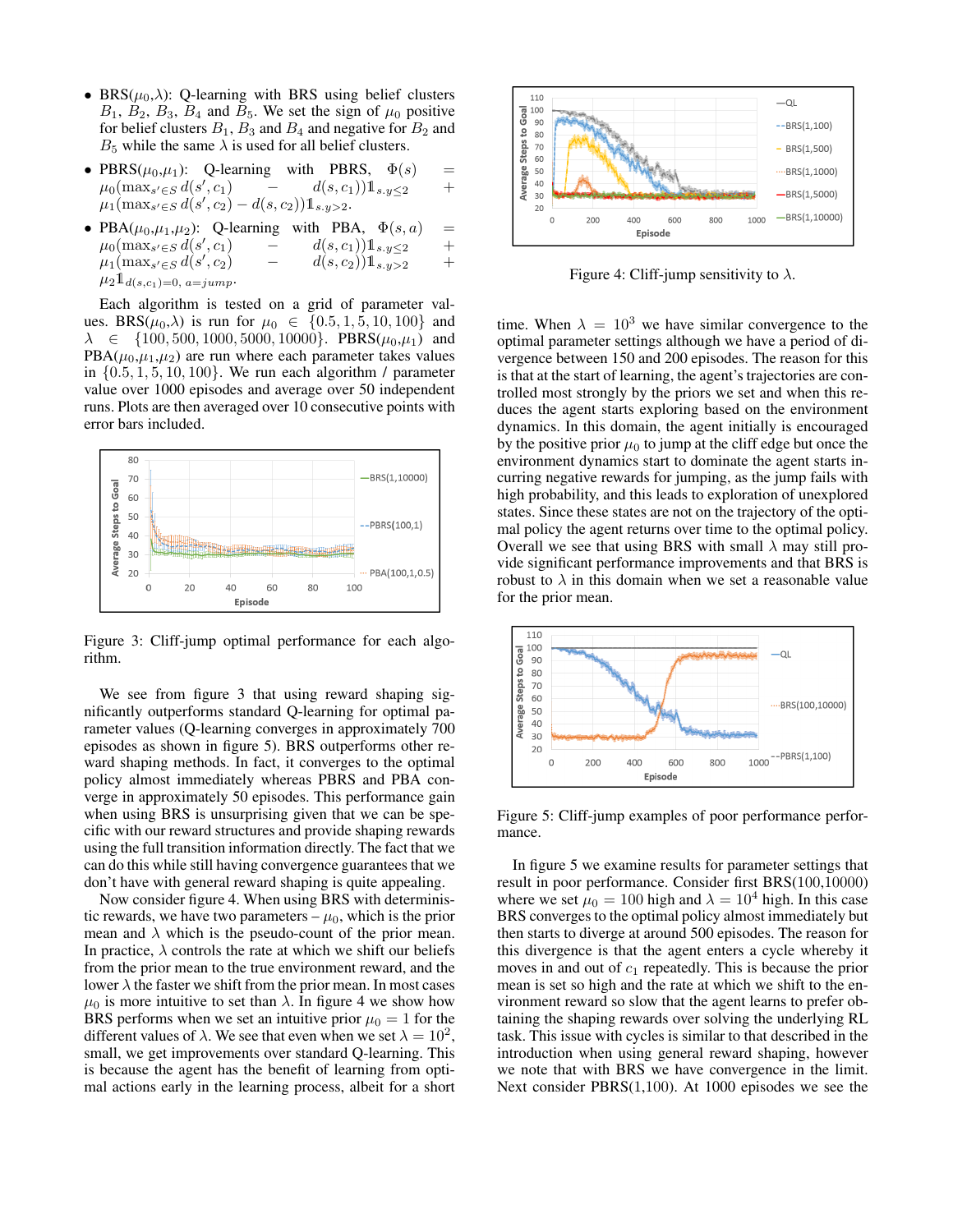agent is still behaving as poorly as when it started. We conclude from this that poorly specified shaping rewards result in slower convergence to the optimal policy regardless of the algorithm chosen. Furthermore one may argue that in both the cases of BRS $(100,10000)$  and PBRS $(1,100)$  it is not immediately obvious that the chosen parameter values would produce poor performance. Therefore, care must be taken when choosing shaping rewards in RL tasks to ensure they improve performance.



Figure 6: Cliff-jump examples with incomplete information.

In figure 6 we analyse how BRS performs with incomplete information by running experiments where we do not use the full set of belief clusters. In all these experiments we use  $\mu_0 = 1$  and  $\lambda = 10^4$ . We see that in most cases, we obtain improved performance even in the setting of incomplete information. For example, when only using belief cluster  $B_3$  where our priors incentivise the agent to jump at the cleft, we get significant improvements over standard Q-learning. Interestingly, when using only belief clusters  $B_1$ and  $B_2$  we get worse performance over standard Q-learning. Recall that the priors on these clusters incentivises the agent to get to the cleft edge as quickly as possible however since there is no immediate incentive to reach the goal the agent learns to optimize the shaping reward by walking in and out of coordinate  $c_1$ .

### 4.2 Backgammon

We now illustrate the benefits of BRS on a more complex backgammon domain. In this section we do not report results for PBRS as it would be difficult to draw any objective conclusion on which method performs better due to the domain's complexity and hence the number of ways we might construct our shaping rewards.

The backgammon domain has previously been solved using TD( $\lambda$ ) neural networks (Tesauro 2004). The first iteration of the TD-Gammon algorithm (TDG0.0) achieved strong intermediate level of play and further refinements to the algorithm achieved master-level play. In this paper we focus on the first iteration due to its ease of implementation and replication – the solution design is clearly described in the literature (Tesauro 1995; Sutton and Barto 1998). We use an identical setup to TDG0.0 for our experiments. Note that in this domain using techniques that bias the initial value function are difficult to implement because the value function is now parameterized, however, reward shaping is wellsuited to such tasks.

We first train a baseline neural network (BL) over 50,000 games. We then train a new neural network repeatedly over 500 games and let it play 10 batches of 50 games against BL. We do this 100 times so that at the end of the process both neural networks have been trained on the same number of games. We repeat this procedure for 3 different neural networks: one standard network (SNN), one network that uses a simple set of prior beliefs (SPNN) and one network that uses a complex set of prior beliefs (CPNN). In brief, with SPNN we set priors on states that are "improvements" over the starting game state in the sense that we reward having no blot exposure, more than 4 points, more than 1 inner point and a maximum prime of more than 1 – these rewards are only given when degree of contact is not 0. In our setup, the states for each of these concepts are grouped into a separate belief cluster and we use  $|\mu_0| = 0.5$  and  $\lambda = 3000$  for all belief clusters – the sign of  $\mu_0$  depends on whether we want to incentivise or disincentivise the states in that cluster.

With CPNN we scale the reward based on the position (i.e. higher prior mean for having 5 inner points than 2 inner points) and we restrict rewards to situations when the position is beneficial (i.e. having a 6-point prime is most beneficial when there is an opponent checker trapped behind the prime). We note that these strategies are quite crude and in many cases not optimal – for example there are situations when it is preferable to take risks and increase blot exposure. However, these states can be thought of as beginner level strategies that will beat a random player but are outperformed by a good player. To illustrate this, we also train two additional neural networks, SCNN and CCNN, that use the same structure as SPNN and CPNN respectively but that provide a *constant environment reward* that is equal to the prior mean.



Figure 7: Backgammon with simple prior beliefs.

Figures 7 and 8 show how each of these networks performs against BL by averaging the number of points won across the batches played at each stage of learning. The standard deviations are also shown in this figure.

We see from the results that SPNN performs better at the initial stages of learning than the standard network, SNN. At 10,000 games this network is performing as well as SNN is after 17,000 games and gets to a similar level of play as BL by the end of training. Meanwhile SCNN (simple constant rewards) initially performs better than SPNN but is never able to win more than 35% of the points against